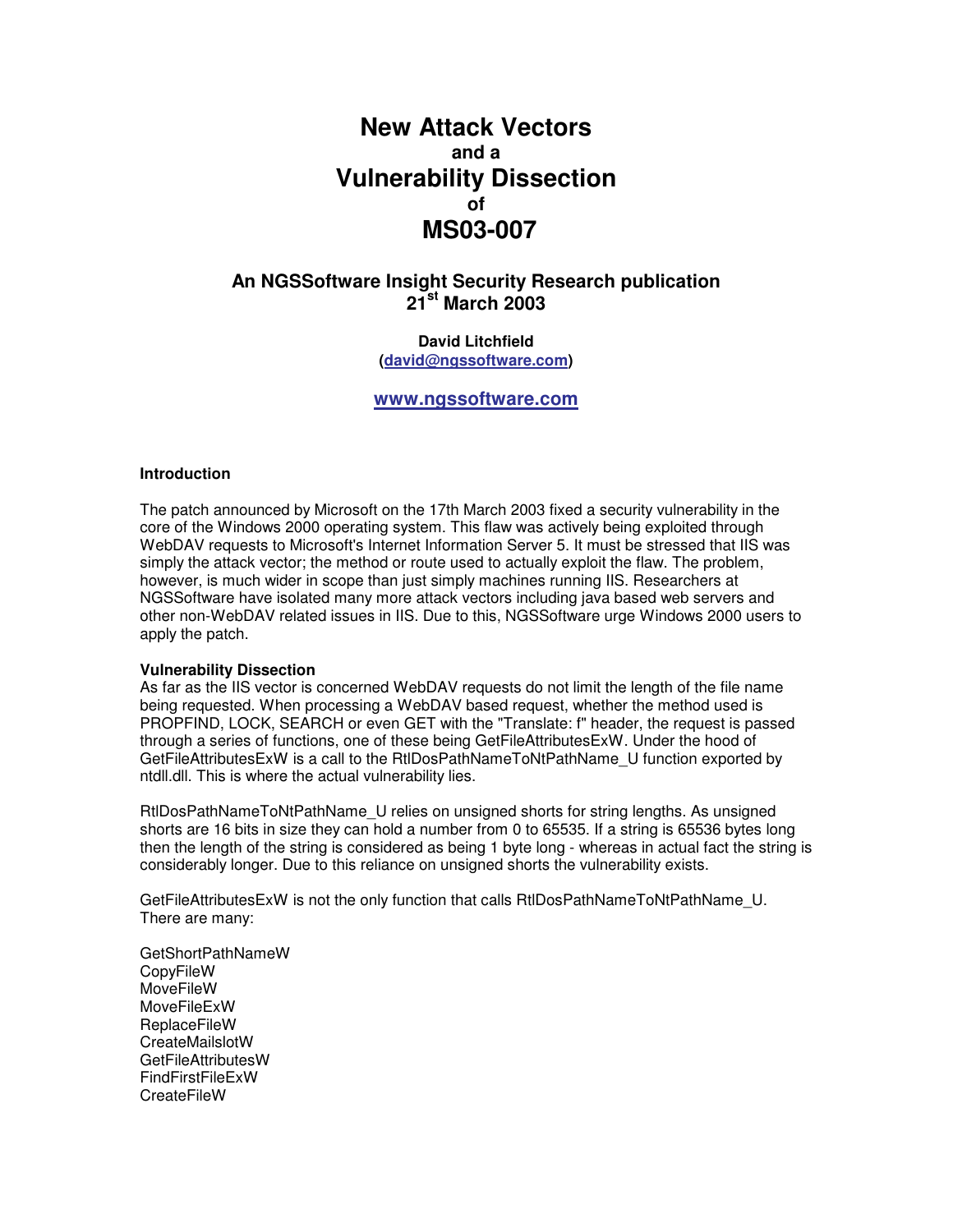GetVolumeInformationW **DeleteFileW** GetDriveTypeW GetFileAttributesExW CreateDirectoryW FindFirstChangeNotificationW GetBinaryTypeW CreateNamedPipeW SetFileAttributesW MoveFileWithProgressW GetVolumeNameForVolumeMountPointW GetDiskFreeSpaceW CreateDirectoryExW DefineDosDeviceW PrivMoveFileIdentityW GetCompressedFileSizeW SetVolumeLabelW CreateHardLinkW RemoveDirectoryW

As can be seen most of these functions deal with the file system, and for a piece of software to be a "suitable" attack vector an attacker must be able to supply an arbitraryily long string to any one of these functions. But then other functions in different DLL's also rely on RtlDosPathNameToNtPathName\_U. These are some of the other DLLs that import this function

acledit.dll advapi32.dll cscdll.dll csrsrv.dll dskquoui.dll eventlog.dll gdi32.dll ifsutil.dll lsasrv.dll ntdll.dll ntmarta.dll ole32.dll perfproc.dll query.dll rshx32.dll scesrv.dll sdbapiu.dll setupdll.dll sfc.dll shell32.dll shim.dll srvsvc.dll svcpack.dll trkwks.dll ulib.dll wow32.dll

#### **Conclusion**

Security researchers at NGSSoftware have already discovered several new attack vectors and believe there will be many that will come to light over the next few weeks. There are too many